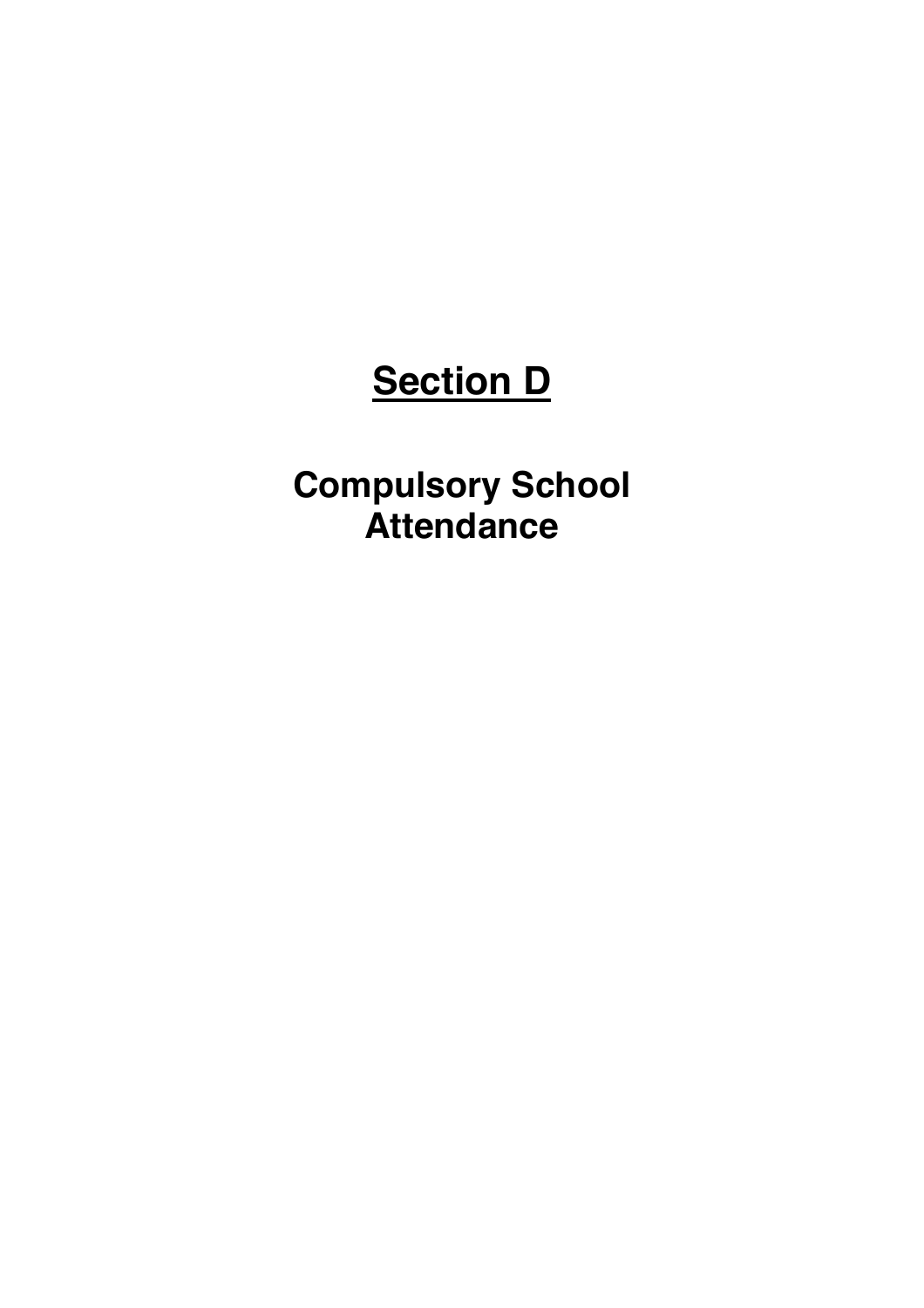### **21 Legal Action Guidelines**

#### 21.1 Context

All children from six years of age and under the minimum school leaving age of 17 are legally required to attend school. Parents of compulsory school aged children have a duty to ensure that their child is enrolled at and attends a government school or registered non-government school, or is registered for home schooling. (*Education Act 1990*)

All New South Wales students must complete Year 10. After Year 10 and until they turn 17 years of age students must be in a school or registered for home schooling, or full-time in

- $-$  further education and training (e.g. TAFE, traineeship, apprenticeship);
- full-time, paid employment of an average 25 hours per week; or
- $-$  a combination of both of the above.

In 2010 there were changes to the *Children and Young Persons (Care and Protection)* Act *1998* that identified children and young people who **habitually did not attend school** or who were **not enrolled** as reasons to make a report to Community Services (CS) under *Education Neglect (Section 23 (b) 1).*

Habitual non attendance can be described notionally as 30 unjustified/unexplained days out of 100 days. Care must be taken with this description as other risk factors may impact on the requirement to report.

21.2 Keep Them Safe A shared approach to child wellbeing

Provides the framework for parents, communities, government and non-government agencies to work together to support children and families. See http//www.keepthemsafe.nsw.gov.au/

Anyone who has reasonable grounds to suspect a child or young person is at risk of significant harm and has current concerns about the safety, welfare or wellbeing of the child or young person should make a report to the Child Protection Helpline.

Where concerns of harm do not meet the significant harm threshold, the referring agency should offer and coordinate assistance or make a referral to other services, using normal referral networks.

To help reporters decide whether a case needs to be reported to the Child Protection Helpline, mandatory and non-mandatory reporters may access advice via the NSW Mandatory Reporter Guide.

- 21.3 What are some of the provisions in the Education Act 1990 ("the Act")?
	- Section 22A Obtaining information about children of **compulsory school-age** 
		- (1) Any relevant institution or other person may provide information to the Department of Education and Training solely for the purpose of assisting the Director-General to ascertain
			- (a) *the age, identity or whereabouts of a child who is not receiving compulsory schooling* or who is not participating in education, training or paid work as an alternative to receiving compulsory schooling, and
			- (b) the reasons why the child is not receiving that schooling or not so participating.
- 21.4 Dealing with students for whom school based strategies have failed to restore regular school attendance
	- 21.4.1 Principals help to ensure the safety, welfare and wellbeing of students. Where schools have tried a range of strategies to address a student's habitual non attendance other options are available. Prior to 2010, the only legal option available to enforce school attendance was prosecution in the Local Court, resulting in the imposition of a fine and/or a community service order. Legislation that came into effect in early 2010 gives greater flexibility in proactively dealing with cases of habitual absence. It is hoped that the majority of non-attendance matters will be resolved through pre-court process such as those set out below. Please note, in reading the information below, one process does not necessarily follow another. Some actions may occur concurrently.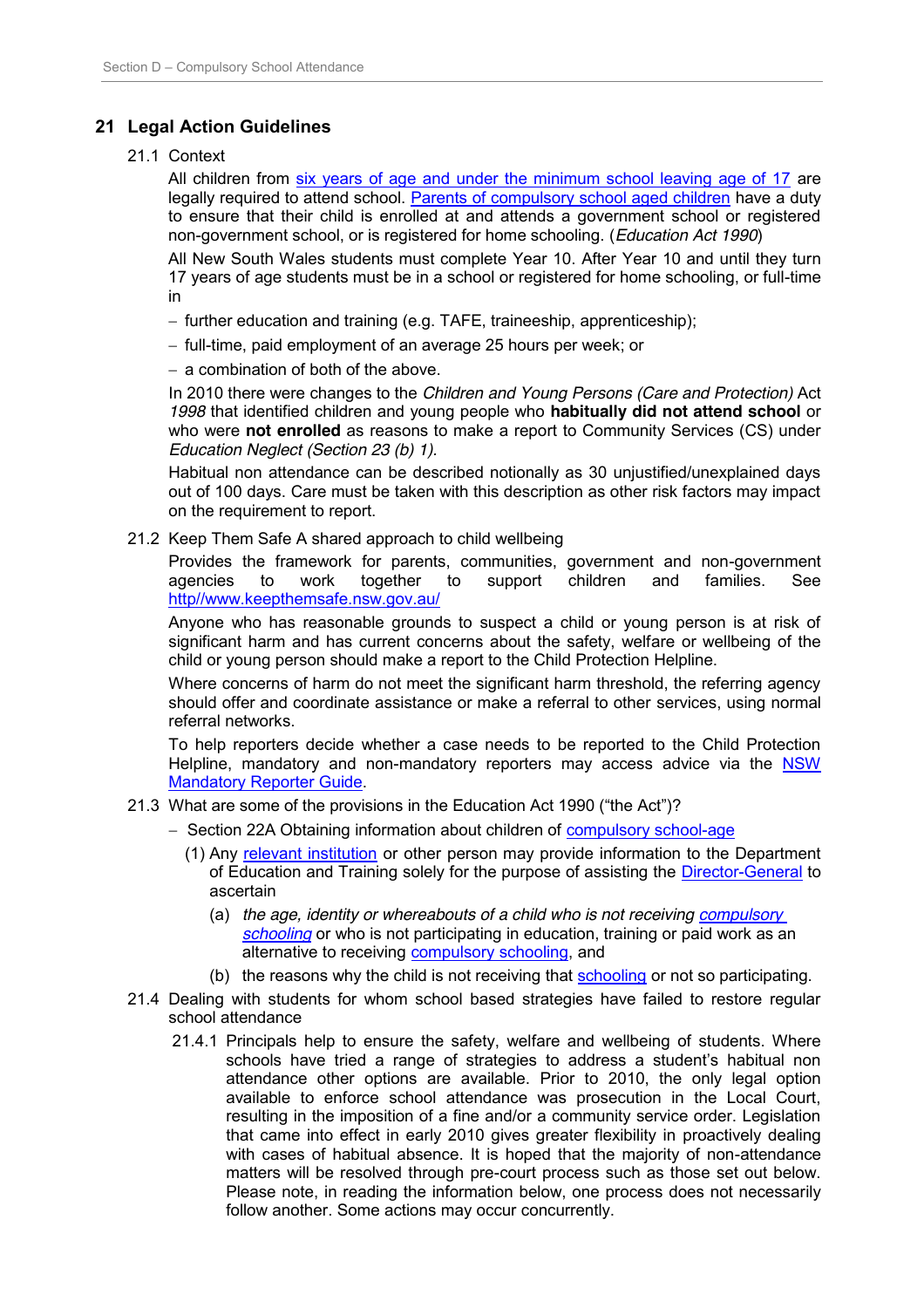#### 21.4.2 Compulsory schooling undertakings

The Principal may make schooling arrangements with one or more parents or carers of a child that includes a written 'undertaking' by the parent/s or carer/s with respect to compulsory schooling for the child (a "Compulsory Schooling Undertaking").

The arrangements may be made before, during or after a conference. A compulsory schooling undertaking is admissible in evidence.

Undertakings deal with specific issues contributing to the habitual absence. Examples may include that

- $-$  the parent will turn off the child's computer game at a certain time each night
- $-$  an alarm clock will be used and the child will be out of bed at a set time
- the parent will attend drug and alcohol counselling sessions.

Signed undertakings should be kept by the school and a copy provided to the parent or carer.

#### 21.4.3 Compulsory School Attendance Conference

A principal component of the new attendance procedures has been a greater emphasis on conferences involving families and Departmental student welfare officers. These conferences aim to address the underlying causes of poor school attendance. Conferences can take place at both the pre-legal stage, when convened by the Director-General, and at the initial stages of the legal process when ordered by the Children's Court. Conferences are conducted by an authorised person appointed by the Director-General or the Children's Court.

Conferences are convened with the family and school. They seek to identify the cause of non-attendance and develop strategies to improve attendance. Representatives of other relevant agencies or relevant community groups who can assist in improving attendance can also be invited to attend and assist.

- **Note** It is anticipated that a significant number of matters will have been subject to a Director-General's conference prior to reaching the Court. However this will not always be the case.
	- In cases where parents have refused to attend a conference, it is anticipated that the Application to the Children's Court will, in addition to seeking a Compulsory Schooling Order, also seek an order that the parent attend a conference.

Principals seeking to initiate a Compulsory School Attendance Conference should do so by contacting their Schools Consultant who will refer the matter to the appropriate authority.

21.4.4 Action in the Children's Court

If other options have not been successful or are not appropriate, it may prove necessary to seek intervention of the court. In cases involving older children, aged twelve and above, where it is clearly established that the poor school attendance is not the fault of the parent, an application involving the child alone may be commenced. The proceedings in the Children's Court are less formal than the prosecutions in the Local Court. This has allowed older children to attend the Court with their parents.

*Applications* to the Children's Court will be conducted by a member of the regional welfare team who, for the purposes of the applying to the Children's Court will be referred to as the "Attendance Officer". All court appearances will be undertaken by a Legal officer or a local solicitor who has been engaged by the relevant legal officer.

Where the Principal deems it appropriate to refer a case to the Children's Court for further action, they should first refer the matter to their Schools Consultant. If a decision is made to proceed with the referral, Form D1 in Appendix D should be used.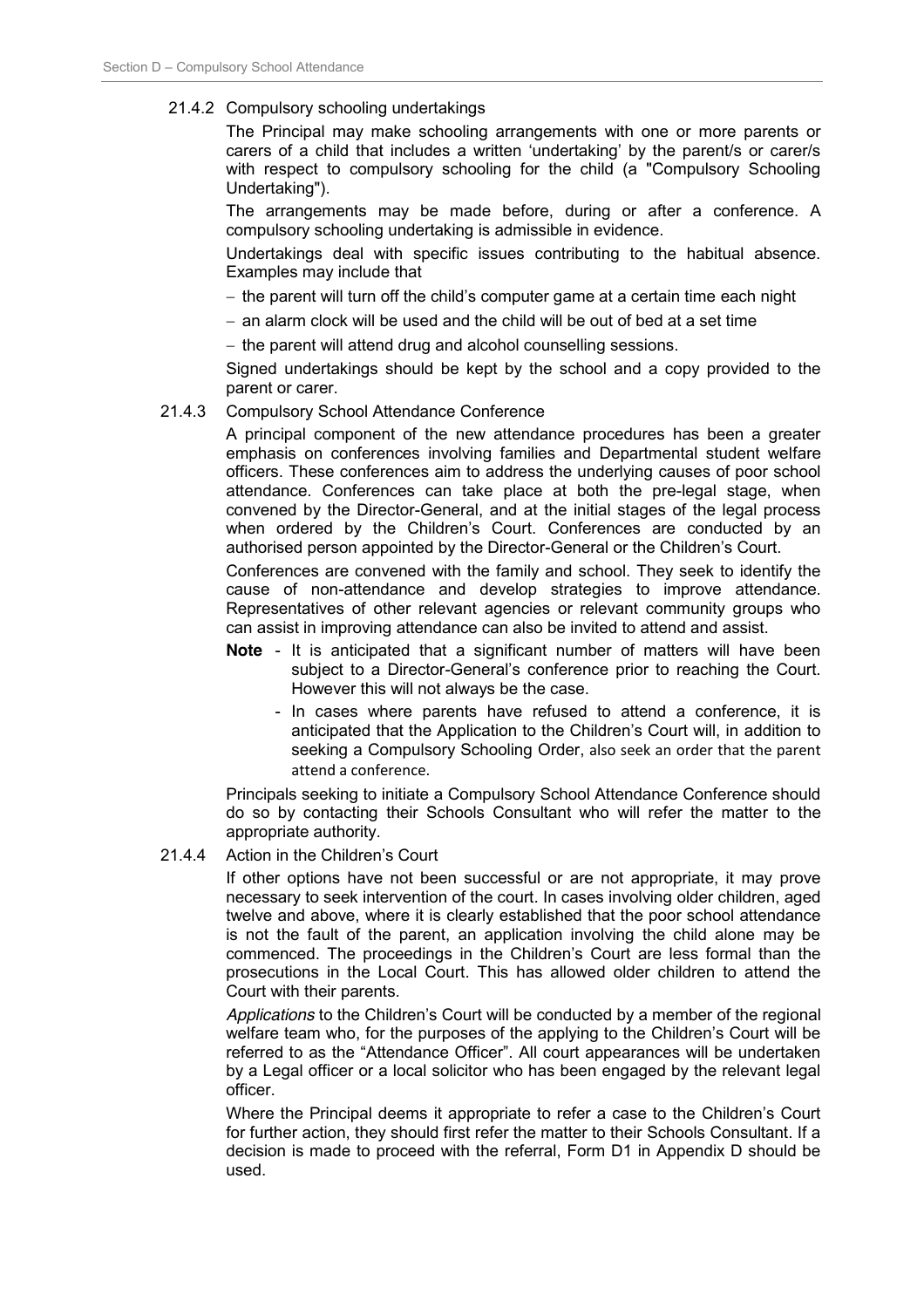#### 21.4.4 *(cont'd)*

*The court may* order the parent to attend a conference and/or issue an interim **Compulsory Schooling Order**. An interim order requires the parent to ensure that the child is enrolled at and attending school.

Compulsory Schooling Orders can either be quite general in nature, for example an order that a parent engage with relevant Departmental staff, or that they attend a conference. Alternately orders can also be reasonably involved and comprise numerous components, such as an order to attend drug and alcohol counselling, and/or have a child medically assessed by a particular medical practitioner.

#### 21.4.5 Prosecution in the Local Court

Where parents continue to fail to see that their children are enrolled and attending school, the matter may be taken to a Local Court. Such measures are in place to ensure that all children of compulsory school age receive the education they deserve.

This action can only be taken by, or with the written consent of, the Director-General. The Department of Education and Communities Legal Services Directorate will act on behalf of both government and non-government schools.

An action for breach of a Compulsory Schooling Order issued in the Children's Court must be undertaken in the Local Court, with penalties for these offences attracting a possible fine of 100 penalty units.

*Note* In general, only matters which have either been the subject of an application to the Children's Court, or where a conviction has previously taken place will be considered for prosecution. In exceptional circumstances consideration will be given to proceeding to a prosecution without first applying to the Children's Court. Such matters should be discussed with the Senior Legal Officer managing the school attendance practice.

#### **22 Appendices to Section D**

- D1 Proposed School Action for the Management of Habitual Non-Attendance
- D2 Referral Form to Legal Services for Consideration of Further Action
- D3 Non-Government Schools Actions; Enrolment Status of Students un-known
- D4 Compulsory School Attendance Information for Government and Non-Government **Agencies**
- D5 Compulsory School Attendance Information for parents